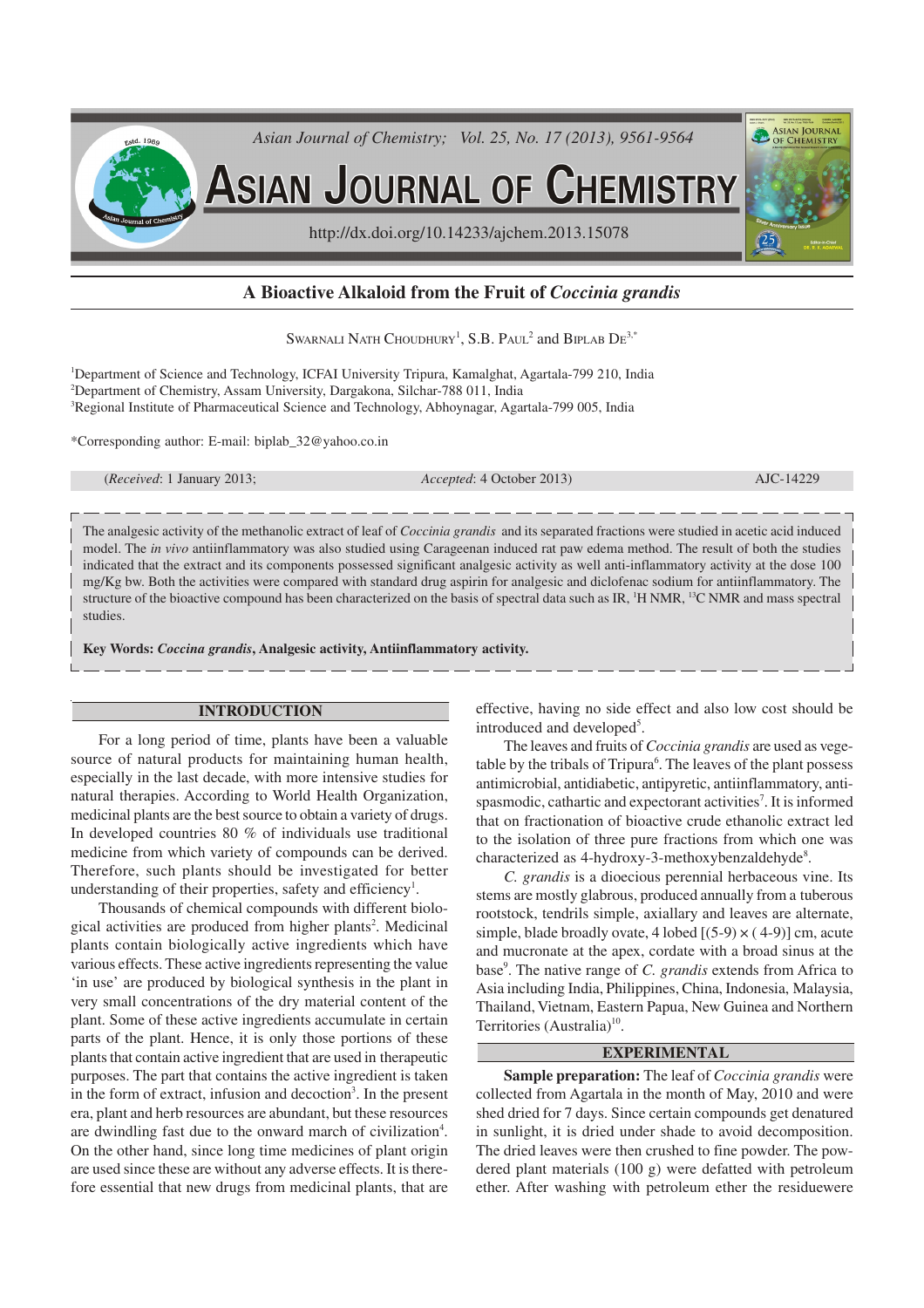extracted exhaustively with 100 mL distilled methanol by using soxhlet apparatus. The extract was filtered through cotton followed by vacuum suction.

**Separation:** Components present in the extract of *Coccinia grandis* were separated by using a column chromatography. For separating the components of *Coccinia grandis* Petroleum ether (40-60 ºC) was used as the mobile phase and silica gel for column chromatography as stationary phase.

Separated parts were collected in individual beakers and solvents were allowed to evaporate at room temperature. The solids were collected and processed further. The size of each column was of 31 cm. The colour of the components and volume obtained is given in Table-1.

|                                    | TABLE-1                            |        |  |  |
|------------------------------------|------------------------------------|--------|--|--|
|                                    | <b>COMPONENTS SEPARATED OF THE</b> |        |  |  |
| <b>EXTRACT OF Coccinia grandis</b> |                                    |        |  |  |
| Components                         | $C_{\alpha}$ l $\alpha$            | Volume |  |  |

| Components         | Colour         | Volume         | Weight |
|--------------------|----------------|----------------|--------|
| separated (Eluted) |                | collected (mL) | (mg)   |
| $CG_{1} (1^{st})$  | Yellow         | 180.0          | 7.6    |
| $CG_{2}(2^{nd})$   | Deep green     | 15.0           | 0.7    |
| $CG_{3}(3^{rd})$   | Brownish green | 145            | 6.3    |
| $CG_{4}(4^{th})$   | <b>Brown</b>   | 120            | 6.0    |
| Absorbed           |                | 20             |        |

Melting point of all compounds were determined in open capillaries by melting point apparatus (Melting Point Apparatus, Indo, M-AB-92) and are uncorrected. The I.R. spectra were recorded (in Affinity-1 Ftir spectrophotometer IR solution Version 1.50SU Shimadzu Corporation) in KBr pellets. <sup>1</sup>H and  $13$ C NMR were run on Mercury- 400BB in CDCl<sub>3</sub>, while mass spectra was performed in Agilent 7890 GC coupled with 5975 MS.

**Screening of analgesic activity (**Acetic acid induced writhing in mice) $11$ 

Albino mice of either sex (weighing 25-30 g) were used as per experimental protocols approved by Institute of Bioresources

and sustainable development (IBSD), Department of Biotechnology, Govt. of India, Imphal, Manipur, India. The animals were housed under standard environmental condition (25  $\pm$ 2 °C) and relative humidity (50  $\pm$  5 %) and fed with standard diet and water *ad libitum*. The animals were acclimatized to laboratory environment for a period of 14 days before performing the experiments.

The mice were divided into four groups of five animals each. The first group comprised the control. The remaining four groups were administered test dose. The test doses were prepared in distilled water to get the desired concentration of the extract and the separated compounds.

Acetic acid (1 % v/v, 10 mL/kg) was injected into the peritoneal cavities of mice, which were placed in a large plastic tray and the intensity of nociceptive behaviour was quantified by the number of writhes was counted for 10 min beginning from 5 min after the acetic acid injection. Test drugs and control vehicle were administered 0.5 h before the acetic acid injection. The writhing response consists of a contraction of the abdominal muscle turning of trunk (twist) together with a stretching of the hind limbs. The antinoceptive activity was expressed as the writhing scores over 20 min. Per cent inhibition of writhing was calculated using the relation:

Inhibition of writhing  $(\%)$ 

 $\rfloor$ 1 l  $= 100 \left[ 1 - \right]$  $100 \bigg| 1 - \frac{\text{Mean writing number of treated mice}}{\text{Mean writing number of control mice}}$ 

Results are given in Table-2.

**Antiinflammatory activity<sup>12</sup>:** Antiinflammatory activity was evaluated using 0.1 mL of carrageenan (1 % w/v) induced hind paw edema method. Albino rats of either sex between 150-200 g were selected for the studies. The animals were kept on diet and allowed food and water *ad libitum*. They were housed in polypropylene cages maintained under condition (12 h light/12 h dark cycle  $\pm$  3 °C, 35-60 % humidity). The rats were divided into four groups of five rats each. The test

| TABLE-2                                                                     |                |                    |                                   |                        |            |                                 |              |  |
|-----------------------------------------------------------------------------|----------------|--------------------|-----------------------------------|------------------------|------------|---------------------------------|--------------|--|
| NUMBER OF WRITHING RESPONSE AND % OF INHIBITION SHOWN BY METHANOLIC EXTRACT |                |                    |                                   |                        |            |                                 |              |  |
| OF LEAF OF Coccinia grandis CGE AND ITS SEPARATED COMPONENT (CG1)           |                |                    |                                   |                        |            |                                 |              |  |
| Animal<br>S. No.                                                            |                | Treatment          | Dose                              | Number of writhing (in | Responders | Mean of writhing $\pm$ standard | Inhibition   |  |
|                                                                             | No.            |                    |                                   | 10 min duration)       | (n/n)      | error mean (SEM)                | $(\%)$       |  |
|                                                                             |                |                    |                                   | 41                     |            |                                 |              |  |
| 1                                                                           | $\mathbf{2}$   | Control water $+$  | $10 \text{ mL/kg}$                | 41                     |            |                                 |              |  |
|                                                                             | 3              | (acetic acid)      | $\overline{+}$                    | 50                     | 5/5        | $45.4 \pm 1.86$                 | $\mathbf{0}$ |  |
|                                                                             | $\overline{4}$ |                    | $0.1$ mL/kg                       | 48                     |            |                                 |              |  |
|                                                                             | 5              |                    |                                   | 47                     |            |                                 |              |  |
|                                                                             |                |                    |                                   | 11                     |            |                                 |              |  |
|                                                                             | $\overline{2}$ |                    | $100 \frac{\text{mg}}{\text{kg}}$ | 09                     |            |                                 |              |  |
| $\overline{2}$                                                              | 3              | Aspirin Std. +     | $^{+}$                            | 07                     | 5/5        | $9.2 \pm 1.02$                  | 79.73        |  |
|                                                                             | $\overline{4}$ | (acetic acid)      | $10 \text{ mL/kg}$                | 12                     |            |                                 |              |  |
|                                                                             | 5              |                    |                                   | 07                     |            |                                 |              |  |
|                                                                             |                |                    |                                   | 14                     |            |                                 |              |  |
|                                                                             | $\overline{2}$ |                    | $100$ mg/kg                       | 16                     |            |                                 |              |  |
| 3                                                                           | 3              | Sample $CG_1+$     | $\ddot{}$                         | 10                     | 5/5        | $13.2 \pm 1.02$                 | 70.92        |  |
| $\overline{4}$                                                              | (acetic acid)  | $10 \text{ mL/kg}$ | 12                                |                        |            |                                 |              |  |
|                                                                             | 5              |                    | 14                                |                        |            |                                 |              |  |
| $\overline{2}$<br>4                                                         |                |                    |                                   | 12                     |            |                                 |              |  |
|                                                                             |                |                    | $100 \frac{\text{mg}}{\text{kg}}$ | 13                     | 5/5        | $14.20 \pm 0.97$                | 68.72        |  |
|                                                                             | 3              | Sample $CGF$ +     | $^{+}$                            | 17                     |            |                                 |              |  |
|                                                                             | 4              | (acetic acid)      | 10 mL/kg                          | 13                     |            |                                 |              |  |
| 5                                                                           |                |                    |                                   | 16                     |            |                                 |              |  |

Weight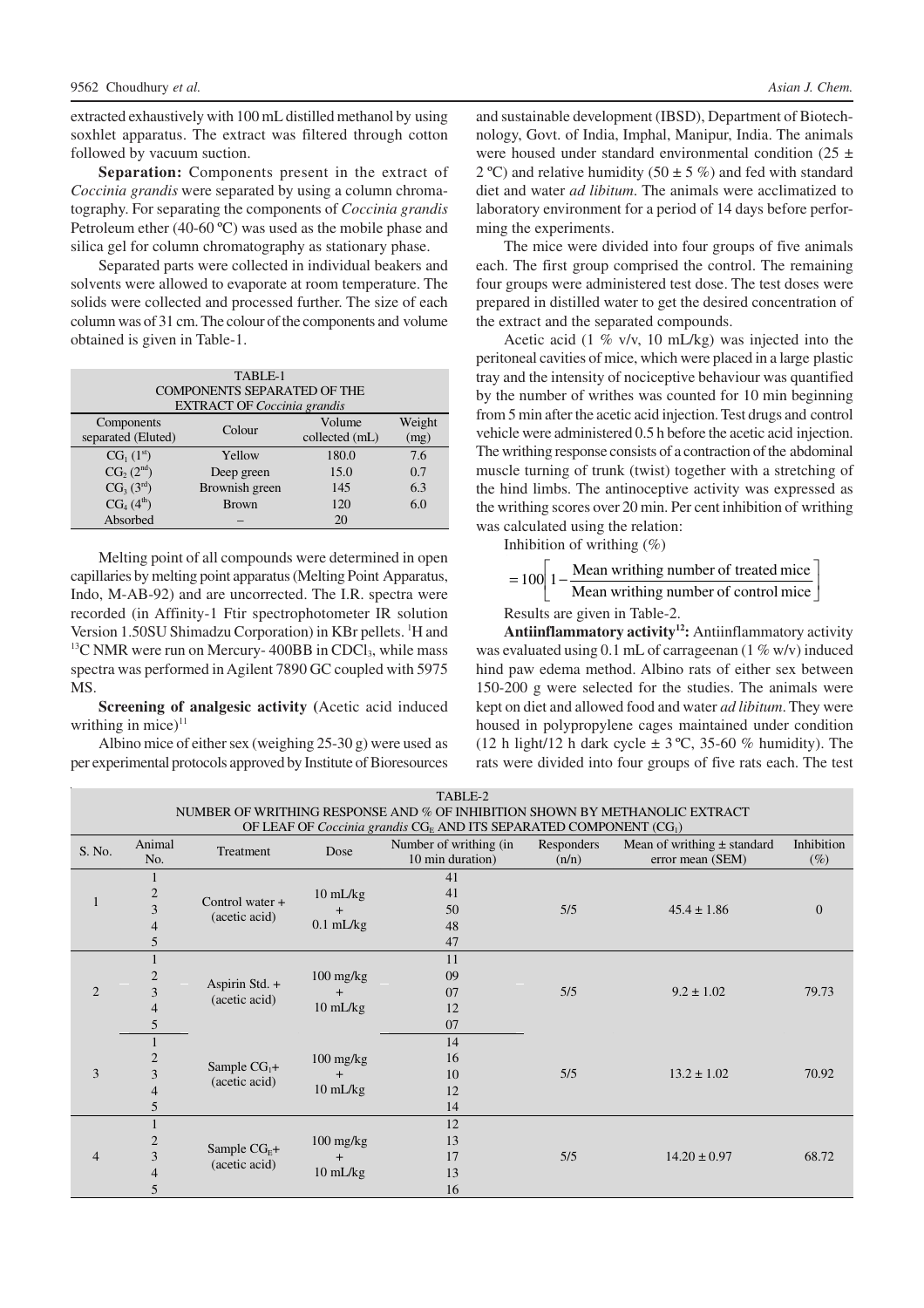groups -3 and 4 received 200 mg/Kg of compound  $Y_4$  and extract  $Y<sub>E</sub>$  by oral route. The positive control received (2nd group) standard diclofenac sodium (8 mg/Kg P.O.) by oral route. All the suspensions were administered 1 h before the injection of carrageenan (0.1 mL of 1  $\%$  w/v). The hind paw volume was measured plethysmometrically before and after the carrageenam injection at hourly intervals for 5 h and percentage inhibition of inflammation was calculated using the relation:

Inhibition of oedema (%)

$$
= 100 \left[ 1 - \frac{\text{Mean paw volume of treated rats}}{\text{Mean paw volume of control rats}} \right]
$$

Results are given in Tables 3 and 4.

### **RESULTS AND DISCUSSION**

Sample CG<sub>1</sub>, showed average writhing of  $13.20 \pm 1.02$ , while its extract,  $CG_E$  had little more than that of  $CG_I$ , of 14.20  $\pm$  0.97. Aspirin, which has average writhing of 9.2  $\pm$  1.02. On calculating the percentage of inhibition of the separated component,  $CG<sub>1</sub>$ , the extract,  $CG<sub>E</sub>$ , it was found to be 70.92 % for  $CG<sub>1</sub>$  and 68.72 % for the extract  $CG<sub>E</sub>$ . The percentage of inhibition for  $CG<sub>1</sub>$  was found to be near to that of aspirin which has percentage of inhibition as 79.73 %.

It was observed that the paw volume started decrease after 3 h in case of the standard diclofenac sodium, but this activity was observed only 4 h in case of the component  $CG<sub>1</sub>$  and the extract  $CG_E$ . The paw volume reduction continued even after 4 h just as it was found for diclofenac sodium. The percentage of protection of the component  $CG<sub>1</sub>$  was little more than the extract CG<sub>E</sub>. The percentage of protection found for component  $CG<sub>1</sub>$  was 35.84 % and that of the standard 45.28 %, but considering that  $CG<sub>1</sub>$ , a natural product and the standard, diclofenac sodium, a synthetic compound, the percentage of protection of CG1 can be considered to be better than that of the standard diclofenac sodium. Therefore the structure of  $CG<sub>1</sub>$  compound were elucidated as under.

The activities not found significant of the fractionated components were not reported here. The most active compound  $CG<sub>1</sub>$  was subjected for structural elucidation. The melting point of the  $CG<sub>1</sub>$  compound was found to be 87 °C. This was also showing positive alkaloidal qualitative test. In the IR spectral studies in KBr pellets, the peak at  $1635 \text{ cm}^{-1}$  can be of aromatic conjugated. The peak at  $1606 \text{ cm}^1$  is due to C=C skeletal vibration for aromatic ring. The peak at  $1483 \text{ cm}^{-1}$  is due to O-CH<sub>3</sub> stretching. The peak at 1384 cm<sup>-1</sup> is due to  $C(CH_3)$ <sub>3</sub> deformation. The peak at 1298 cm<sup>1</sup> is due to C-N stretching of  $3^{\circ}$ aromatic amine in ring. The peak  $1159 \text{ cm}^{-1}$  is due to C-O stretching in aryl conjugated system. =C-C=C-C stretching. The peak at  $1032 \text{ cm}^{-1}$  is due to C-O stretching.

| EFFECT OF METHANOLIC EXTRACT OF Coccinia grandis $CGF$ AND ITS SEPARATED |                 |                |                |                |      |      |  |
|--------------------------------------------------------------------------|-----------------|----------------|----------------|----------------|------|------|--|
| COMPONENT CG <sub>1</sub> ON CARRAGEENIN INDUCED PAW EDEMA IN RATS       |                 |                |                |                |      |      |  |
| Treatment                                                                | Paw volume (mL) |                |                |                |      |      |  |
|                                                                          | 0 <sub>h</sub>  | 1 <sub>h</sub> | 2 <sub>h</sub> | 3 <sub>h</sub> | 4 h  | 5 h  |  |
|                                                                          | 0.30            | 0.40           | 0.60           | 0.65           | 0.65 | 0.55 |  |
| Normal control (1 mL dist.                                               | 0.20            | 0.30           | 0.45           | 0.55           | 0.40 | 0.40 |  |
| Water P.O.                                                               | 0.30            | 0.45           | 0.60           | 0.77           | 0.55 | 0.55 |  |
|                                                                          | 0.20            | 0.40           | 0.55           | 0.65           | 0.60 | 0.60 |  |
|                                                                          | 0.30            | 0.35           | 0.55           | 0.60           | 0.60 | 0.55 |  |
|                                                                          | 0.20            | 0.30           | 0.45           | 0.50           | 0.40 | 0.30 |  |
| Standard diclofenac                                                      | 0.20            | 0.40           | 0.40           | 0.35           | 0.30 | 0.30 |  |
| sodium $(8 \text{ mg/kg} \text{ P.O.})$                                  | 0.30            | 0.45           | 0.50           | 0.50           | 0.35 | 0.35 |  |
|                                                                          | 0.20            | 0.35           | 0.35           | 0.30           | 0.20 | 0.20 |  |
|                                                                          | 0.30            | 0.40           | 0.40           | 0.35           | 0.35 | 0.30 |  |
|                                                                          | 0.10            | 0.30           | 0.50           | 0.70           | 0.60 | 0.40 |  |
|                                                                          | 0.20            | 0.40           | 0.60           | 0.60           | 0.40 | 0.30 |  |
| Sample $CG1 + (acetic acid)$                                             | 0.10            | 0.30           | 0.30           | 0.40           | 0.50 | 0.40 |  |
|                                                                          | 0.20            | 0.30           | 0.40           | 0.60           | 0.50 | 0.30 |  |
|                                                                          | 0.20            | 0.40           | 0.50           | 0.60           | 0.40 | 0.30 |  |
|                                                                          | 0.10            | 0.30           | 0.50           | 0.70           | 0.60 | 0.50 |  |
|                                                                          | 0.20            | 0.40           | 0.60           | 0.60           | 0.40 | 0.30 |  |
| Sample $CGE + (acetic acid)$                                             | 0.10            | 0.40           | 0.40           | 0.50           | 0.50 | 0.40 |  |
|                                                                          | 0.20            | 0.30           | 0.50           | 0.60           | 0.50 | 0.30 |  |
|                                                                          | 0.20            | 0.40           | 0.50           | 0.60           | 0.40 | 0.30 |  |

| TABLE-3                                                                            |
|------------------------------------------------------------------------------------|
| EFFECT OF METHANOLIC EXTRACT OF Coccinia grandis CG <sub>F</sub> AND ITS SEPARATED |
| COMPONENT CC, ON CARRAGEENIN INDUCED PAW EDEMA IN RATS                             |

| TABLE-4<br>ANTIINFLAMMATORY ACTIVITY: % PROTECTION OF UNKNOWN SAMPLE EXTRACTED FROM Coccinia grandis |                                   |                  |                  |                  |                  |                  |                   |
|------------------------------------------------------------------------------------------------------|-----------------------------------|------------------|------------------|------------------|------------------|------------------|-------------------|
| <b>Treatment</b>                                                                                     | Mean $\pm$ SEM of paw volume (mL) |                  |                  |                  |                  |                  |                   |
|                                                                                                      | 0 <sub>h</sub>                    | 1 <sub>h</sub>   | 2 <sub>h</sub>   | 3 <sub>h</sub>   | 4 h              | 5 <sub>h</sub>   | Protection $(\%)$ |
| Normal control (1 mL dist.<br>water $P.O.$ )                                                         | $0.26 \pm 0.024$                  | $0.38 \pm 0.025$ | $0.55 \pm 0.027$ | $0.64\pm0.037$   | $0.56 \pm 0.043$ | $0.53 \pm 0.034$ | $\Omega$          |
| Standard diclofenac sodium<br>$(8 \text{ mg/kg} \text{ P.O.})$                                       | $0.24 \pm 0.024$                  | $0.38 \pm 0.054$ | $0.42 \pm 0.025$ | $0.40 \pm 0.041$ | $0.32 \pm 0.033$ | $0.28 \pm 0.024$ | 45.28             |
| Sample $CG_1 +$ acetic acid                                                                          | $0.16 \pm 0.24$                   | $0.34\pm0.024$   | $0.46 \pm 0.031$ | $0.58 \pm 0.049$ | $0.48 \pm 0.037$ | $0.34\pm0.024$   | 35.84             |
| Sample $CGF + acetic acid$                                                                           | $0.16\pm0.024$                    | $0.36 \pm 0.024$ | $0.5 \pm 0.032$  | $0.60 \pm 0.032$ | $0.48 \pm 0.037$ | $0.36 \pm 0.039$ | 32.75             |